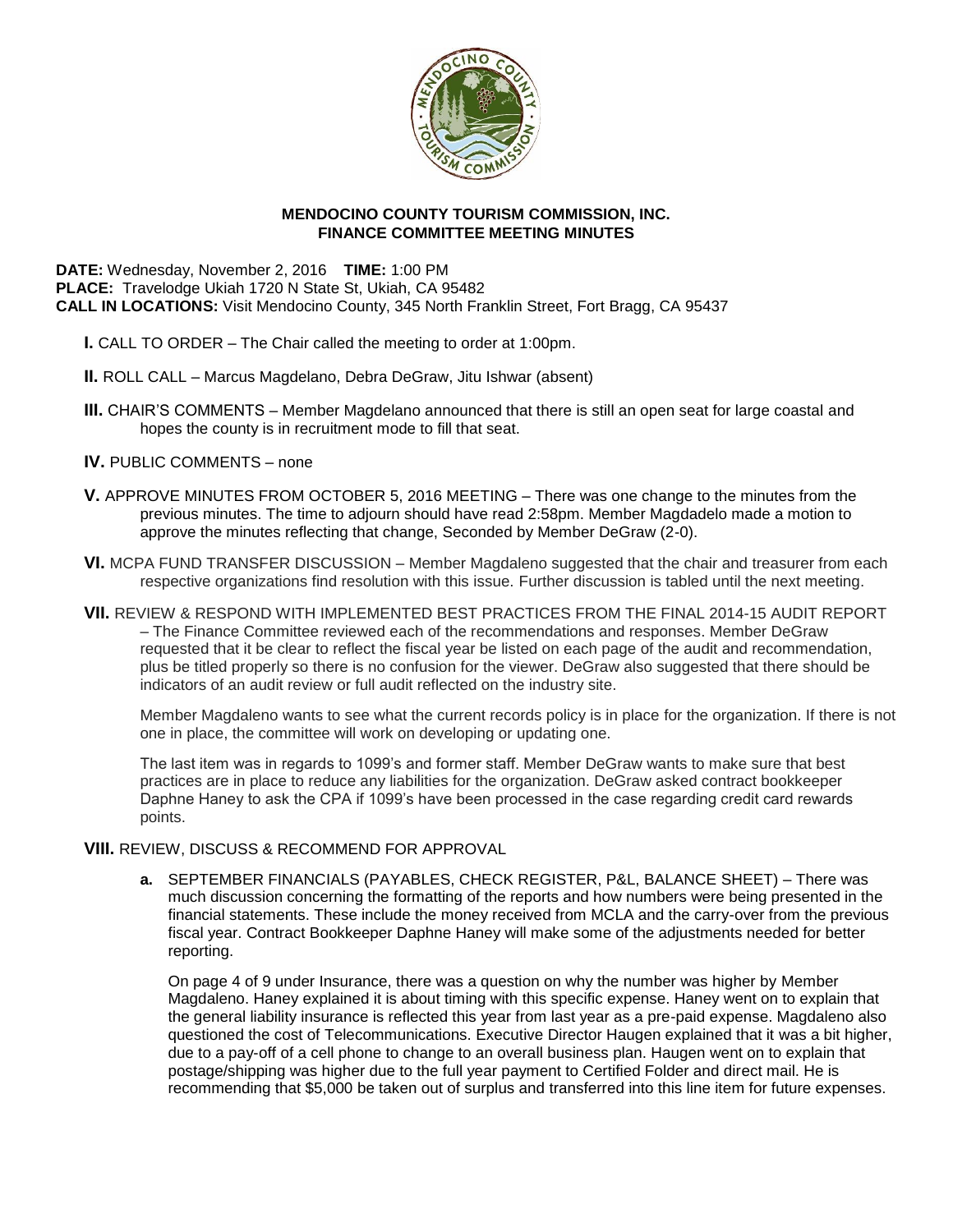Member Magdaleno asked about the Contracted Bookkeeper Haney if there was a different way the number at the bottom of page 8 of 9 could be displayed differently. Currently it reflects as a negative number. Haney explained that not all payments are broken up into twelfths, but could look into changing the format if needed. Haney explained further that when there are one-time payments, breaking it into the format would not make sense on the financials.

### **b.** SEPTEMBER CREDIT CARD STATEMENTS AND RECEIPTS

In reviewing the statement, Member DeGraw noticed a late fee charge. Contract Bookkeeper Haney explained that there was internal staff issue that resulted in the payment being sent out after the due date. Other future items that will be addressed by staff are changing the monthly subscription charges to the MCTC Executive Director's business card. There are plans to assure this change is done by the end of the year. Other questions by the Finance Committee were involved around hotel charges. Executive Director Haugen stated that the organization will continue to work on that area and try to reduce costs where it can be made.

Because all the receipts were not present at the time of reviewal (due to staff travels), the September statement will be paid, but final approval is tabled until the next meeting.

### c. REVIEW CURRENT STAFF & CONTRACTOR REIMBURSEMENTS – none at this time

**IX.** MID-YEAR BUDGET REVIEW – Executive Director Haugen went through all the documents regarding the current budget and the financial numbers now known provided from the county. Haugen explained also of how some of the estimated revenue came in less than anticipated. This included the carry over from the previous fiscal year. The estimated total was \$207,174.00 and the actual number is \$154,933. Other revenues in the Other Income and North Coast Tourism Council categories were less.

Haugen continued to discuss that the transient occupancy tax (TOT) match at \$400.000 and the Business Improvement District (BID) Assessment collectively came in a bit higher than anticipated (\$11,980.94). With that being said, Haugen encouraged the Finance Committee to take the final BID Assessment number at the end of last fiscal (\$811,980.94) and increase the estimated revenue by 6% for this fiscal year to reflect a new collective revenue amount equal to \$1,260,698.00. The total cumulative amount came to \$1,573,475.00, which is \$4,042 less than the budgeted amount. This difference of \$4,042 will be deducted from the \$150,000 surplus in the current budget.

Haugen went on to gain an approved recommendation from the Finance Committee on line items needing funding from the surplus. These include the Ukiah on Ice Rink Sponsorship at \$10,000, \$15,000 towards the strategic planning process, \$65,000 towards the hiring of a marketing firm, and \$5,000 towards shipping/postage. The remaining balance of \$50,957.80 will remain in the surplus and if used will go through the committee and board approval process.

Member Magdaleno made a motion to move forward the recommendations to the MCTC board presented by Executive Director Haugen; seconded by Member DeGraw (2-0).

# **X.** FUTURE AGENDA ITEMS

- **a.** MCPA Transfer Discussion
- **b.** Finance Committee Assistance on Audit Recommendations
	- **i.** 1099's for Current & Previous Staff & Contractors
	- **ii.** Capitalization Policy
	- **iii.** Control Form
	- iv. Bank Account Signor Audit